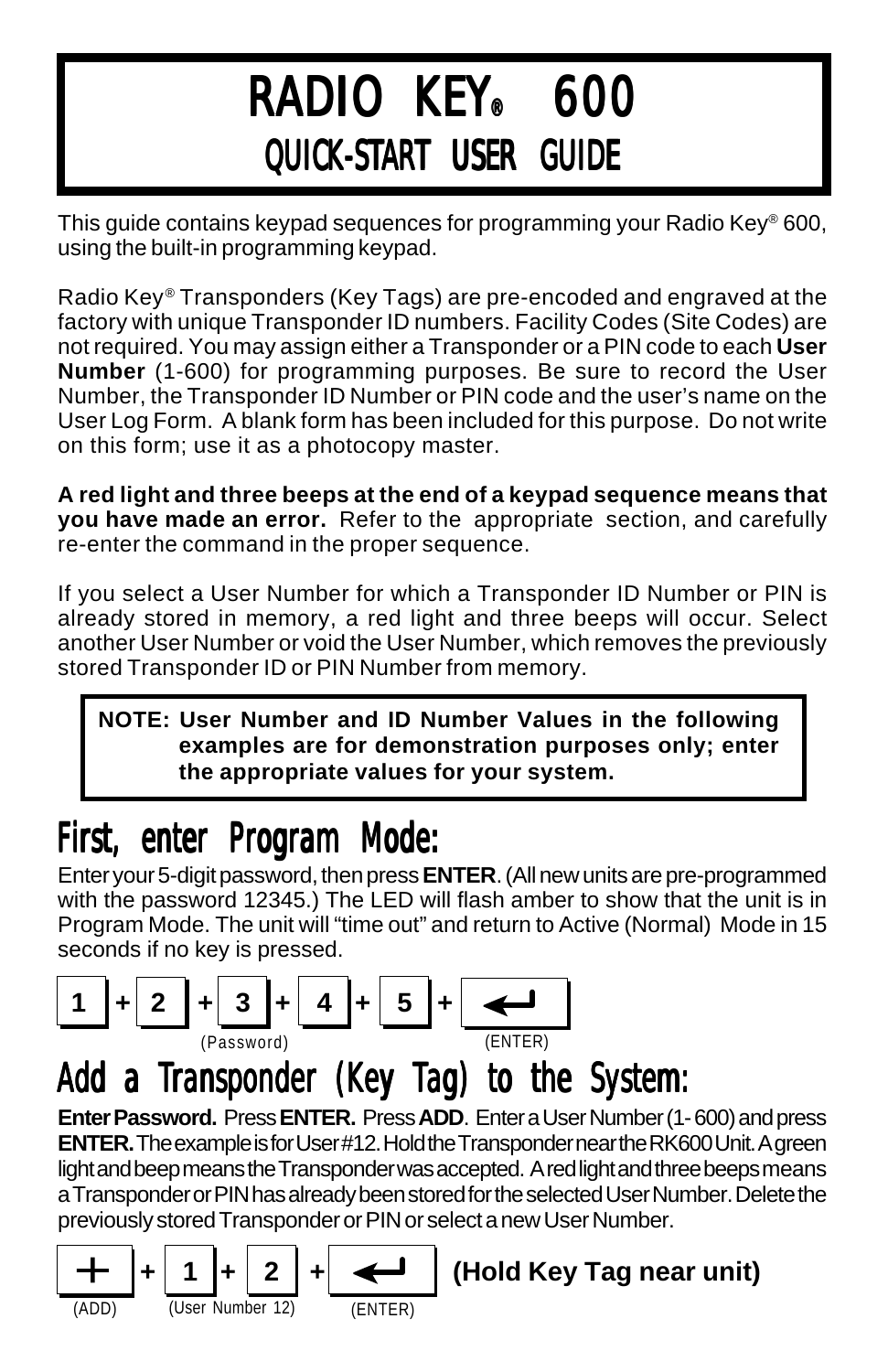# Add a Transponder by Entering Transponder ID:

**(RKCM-01 cards or RKKT-01 Tags Only)**

**Enter Password.** Press **ENTER**. Press **ADD**, enter the User Number, press **\***, enter the ID number engraved on the Transponder, then press **ENTER**.



In either case, be sure to record the User Number and Name and Transponder ID Number in the User Log Form.

## Add a Series of Transponders to the System:

**Enter Password.** Press **ENTER**. Press **ADD.** Enter the Starting User Number in the range. Press **\***, enter the Ending User Number, press **\***, then press **ENTER**. Present the Transponders to the reader in the desired order (making a careful record of which Transponders are assigned to which User Numbers.) If one or more Transponders are already entered into the User Number range you have selected, a red light and three beeps will occur, in which case, you must delete the entire range before proceeding.



## Delete a Transponder from the System:

**Enter Password.** Press **ENTER**. Press **VOID**. Enter the User Number. Press **ENTER.** A green light and beep means that the Transponder was deleted.



## Delete a Range of Transponders from System:

**Enter Password.** Press **ENTER.** Press **VOID**. Enter the Starting User Number in the range, press **\***, enter the Ending User Number, then press **ENTER.** A green light and beep means the range of Transponders was deleted.



# Delete a Transponder by Presenting to Reader:

**Enter Password.** Press **ENTER.** Press **VOID**, then press **ENTER**. Hold the Transponder near the RK600 Unit. A green light and beep means the Transponder was deleted.

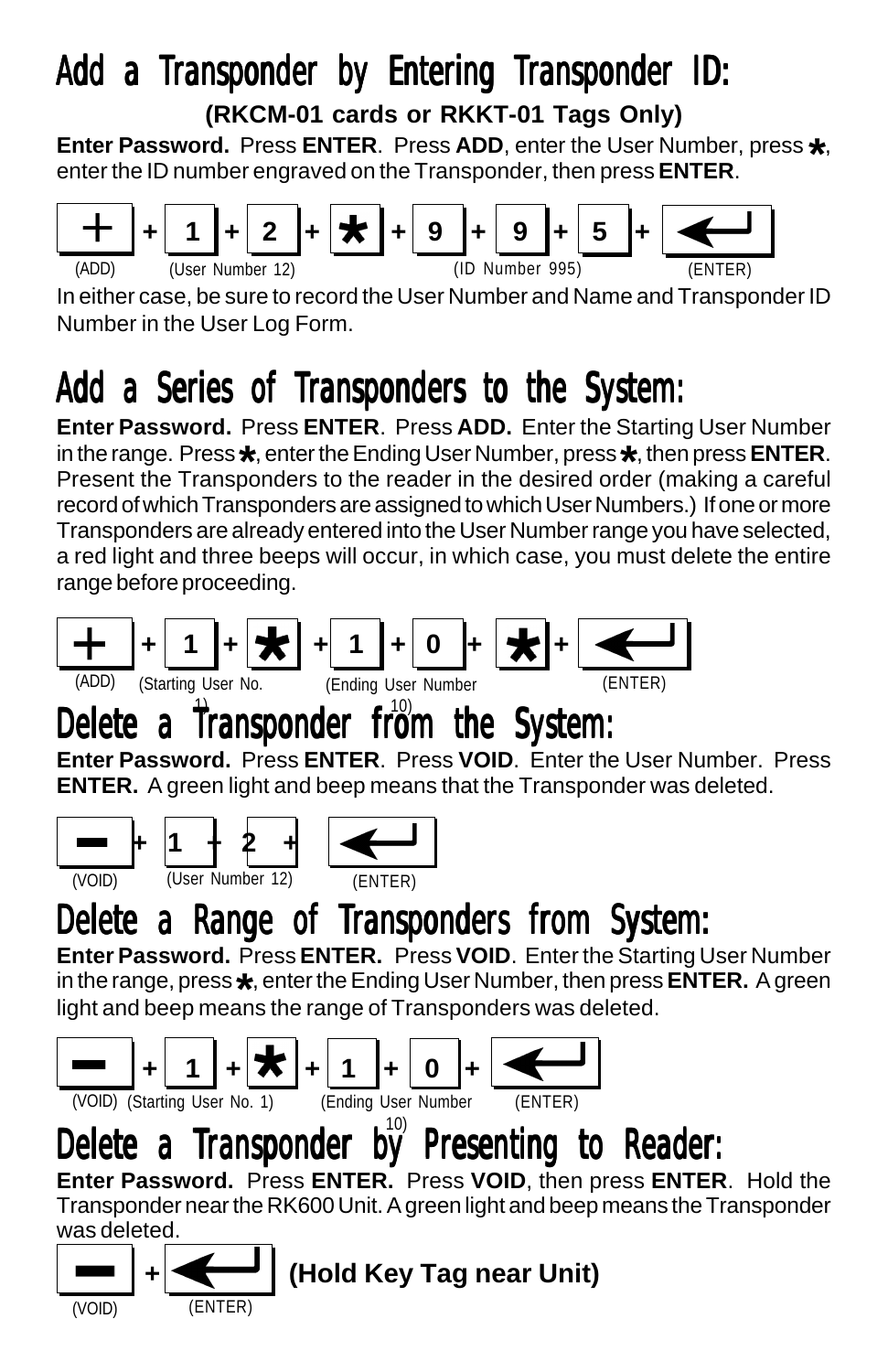### Delete a Transponder by Entering Transponder ID:

**(RKCM-01 cards or RKKT-01 Tags Only)**

**Enter Password.** Press **ENTER.** Press **VOID**, Press **\*** engraved on the Transponder, then press **ENTER**. A green light and beep means Enter Password, Press ENTER, Press VOID, Press \*, enter the ID number the Transponder was deleted.



### Add a PIN to the System:

**Enter Password.** Press **ENTER.** Press **ADD**, enter the User Number, press **ADD**, enter the 4-digit PIN Code, then Press **ENTER**.



### Change your Password:

**Enter your current Password.** Press **ENTER.** Press **\*** , then enter the new Password (exactly 5 digits). Press**\*** again, then re-enter the new Password and press **ENTER.** A green light and beep means the Password was changed. Note that 12345 is the default (factory) password; use another number sequence for best security.



### Set the Latch Timer:

**Enter Password.** Press **ENTER.** Press **SET TIMER**. Enter the number of seconds (0-30). Press **ENTER**. A green light and beep means the Latch Timer setting was changed.



#### TIMER**)**<br>et the **Operating Mode:**

**Enter Password.** Press **ENTER.** Press **MODE**, then press **1**, **2** or **3** and press **ENTER.** The Access Control Unit will exit Programming Mode and enter the selected Mode. Selections are:

- **1.** Active (Normal) -- LED is Off
- **2**. Inactive (Reader Disabled)-- LED blinks Red
- **3**. Door Unlocked -- LED blinks Green